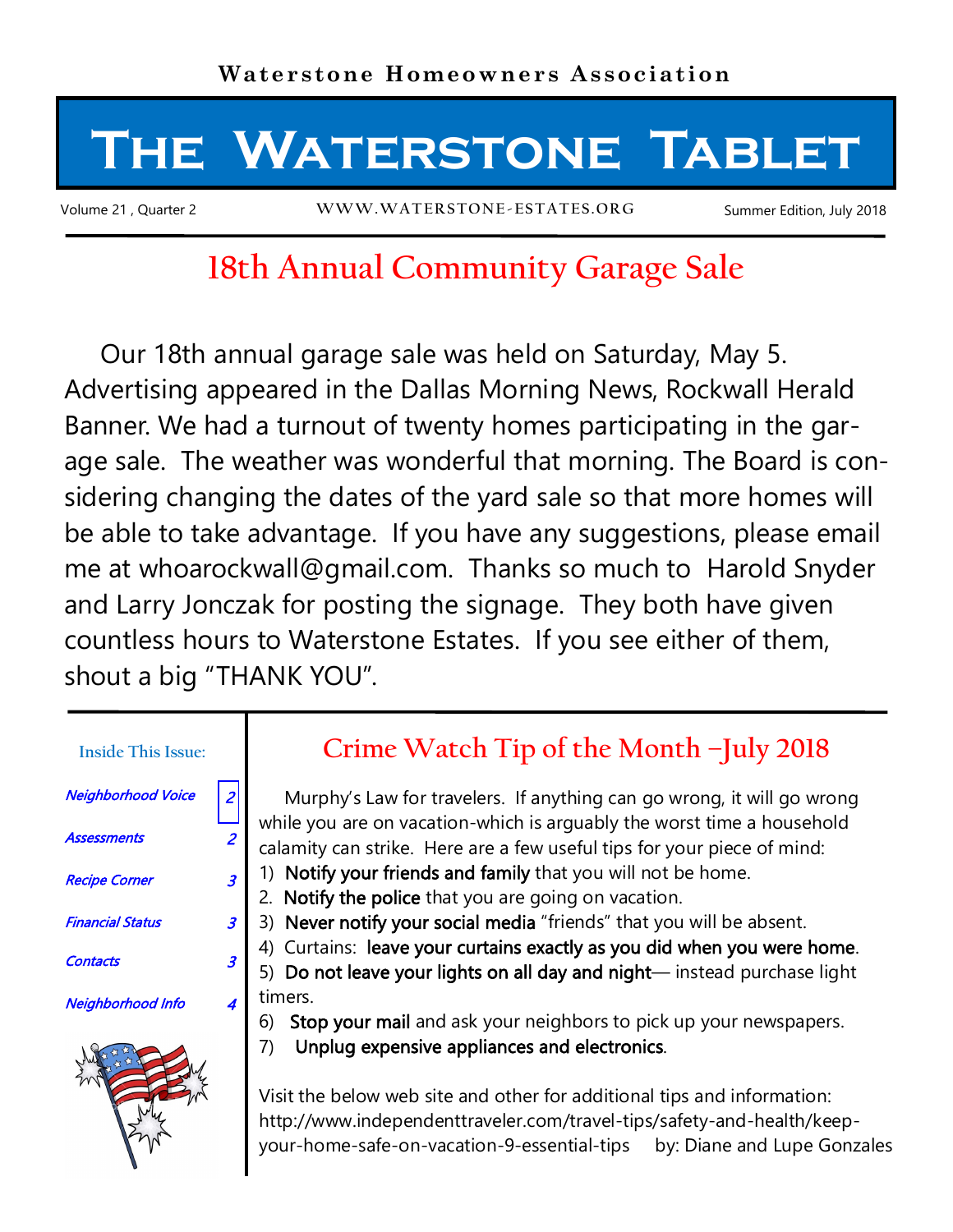## **The Neighborhood Voice**

#### New Residents

- Please welcome our new Waterstone Estates Homeowners
- 115 Tupelo-Jose and Maria Ramirez
- 118 Pelican Cove-Zachary and Kaitlyn Daum
- 127 Tupelo– Dino Smajli
- 1405 Murphy-Our Lady of the Lake Church
- 1427 Murphy-Bradley and Maritza Rose
- 1543 Murphy-Chase and Krysta Wardell

### Board Meetings

Meetings of the Board of Directors are normally scheduled for the last Monday of each month at 7:00 PM. Meetings are held at Grandy's on I-30 service road. Property owners are always welcome to attend.

### **Contractors**

If you are looking for landscapers, handymen, roofers, utility brokers, etc, please go to our website. These contact/businesses represented on the website have been referred by your neighbors.

www.waterstone-estates.org

#### **Assessments**

 There are still 22 people who have not yet paid their homeowner dues for 2018 and two of those people have not paid dues for 2 or more years. The HOA needs the dues to pay for the upkeep of the entry monuments/stone walls, the lighting for the entrance, the landscaping of the grass and bushes on Yellowjacket Drive, irrigation, painting and repairing of the fence, holiday decorations and lights, the park areas and this newsletter. If you haven't paid your dues as of yet this year, you are delinquent. Please make a payment of \$85.00 which is half a year of dues, or better yet, pay the full amount of \$170.00. If you owe more than one year, please start making payments. If you are delinquent and having financial struggles, please contact me and we can work out a payment plan. The Board is not in the business to file liens, but sometimes it is the only course to take.

Becky Jonczak, Manager WHOA

## **Our Neighborhood**

 Neighborhoods are a reflection of the residents that live there. How our neighborhood looks, feels and even smells is dependent upon who lives there. Most potential homeowners will drive through a neighborhood to consider whether or not to invest in a home. They look for broken down vehicles, the general appearance of homes, are the lawns maintained and are the fences in disrepair.

 We need to remember that what we do as individuals will affect others. We should be considerate of our neighbors and give them the respect that they deserve. Everyone wants to live in a clean, decent neighborhood. Homeowners have made a major investment in their homes. They have a deep desire to maintain property values.

 Please do your part no matter how small so that everyone will have a sense of pride and well being for living in a clean neighborhood. We should all be united in this effort. Please mow your lawns and pick up trash and newspapers around your homes.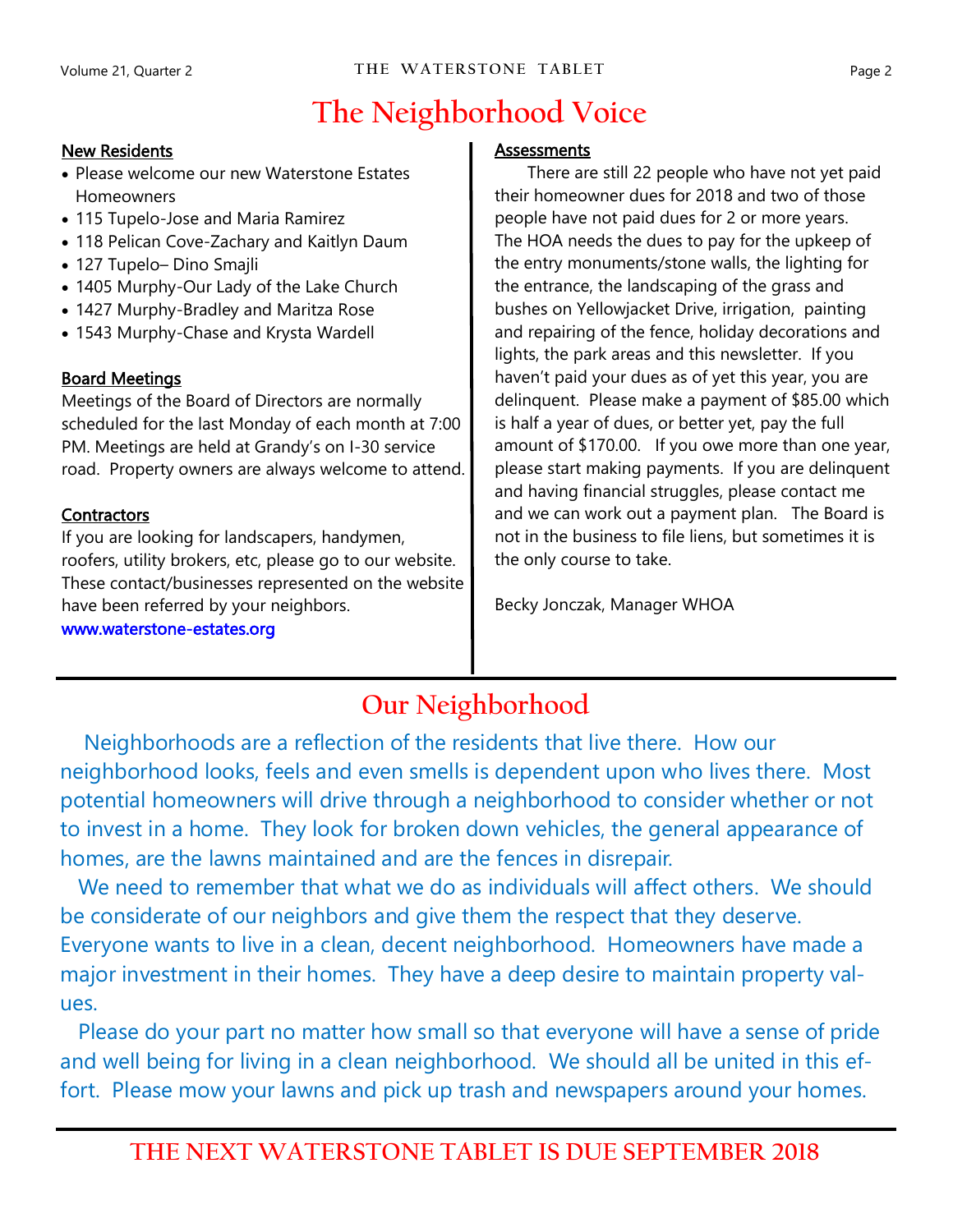If you would like to submit a favorite recipe, send me an email.

# **Recipe Corner**

### **Garden Salad**

- 1– 14 ounce can LeSeur Peas, drained
- 1– 14 ounce can miniature lima beans, drained
- 2– 14 ounce cans French style green beans, drained
- 1– 14 ounce can white or yellow corn, drained
- 1– 8 ounce can water chestnuts, drained
- 1– 4 ounce jar chopped pimento, drained

1 cup chopped celery

2 bunches of spring onions or chopped red onion (either or, they are both delicious)

Marinade:

| $1/2$ cup vinegar | $1/2$ teaspoon dill        |
|-------------------|----------------------------|
| $1/2$ cup oil     | 1/2 teaspoon seasoned salt |
| $1/2$ cup sugar   | garlic powder and pepper   |

Mix veggies. Mix marinade and pour over veggies. Refrigerate for 24 hours before serving. Enjoy Makes approx. 24 servings

### **Maintenance Fund Status**

(As Of June 30, 2018)

| 2018 Budget | 2018 Received | Spent    | Bank Balance | Reserves | Total Cash Available |
|-------------|---------------|----------|--------------|----------|----------------------|
| \$19,083    | \$21,770      | \$11,086 | \$10,684     | \$9,000  | \$19,684             |

### **Contacts**

#### The Waterstone Estates Board of Directors

| Al Beckett                 | 1515 Murphy Drive |              |                        |
|----------------------------|-------------------|--------------|------------------------|
| Nancy LeMay                | 1511 Murphy Drive |              |                        |
| Mike Patel                 | 335 Julian Drive  |              |                        |
| Jim/Laura Woodward         | 123 Julian Drive  |              |                        |
| Harold Snyder (Chair)      | 1519 Murphy Drive | 972-772-2651 | haroldlsj@aol.com      |
| <b>Volunteer Positions</b> |                   |              |                        |
| Diane Gonzales, Treasurer  | 115 Julian Drive  |              |                        |
| Don Shipp, Webmaster       | 202 Julian Drive  |              |                        |
| <b>Business Manager</b>    |                   |              |                        |
| Rebecca Jonczak            | 1530 Murphy Drive | 214-803-1709 | whoarockwall@gmail.com |
|                            |                   |              |                        |